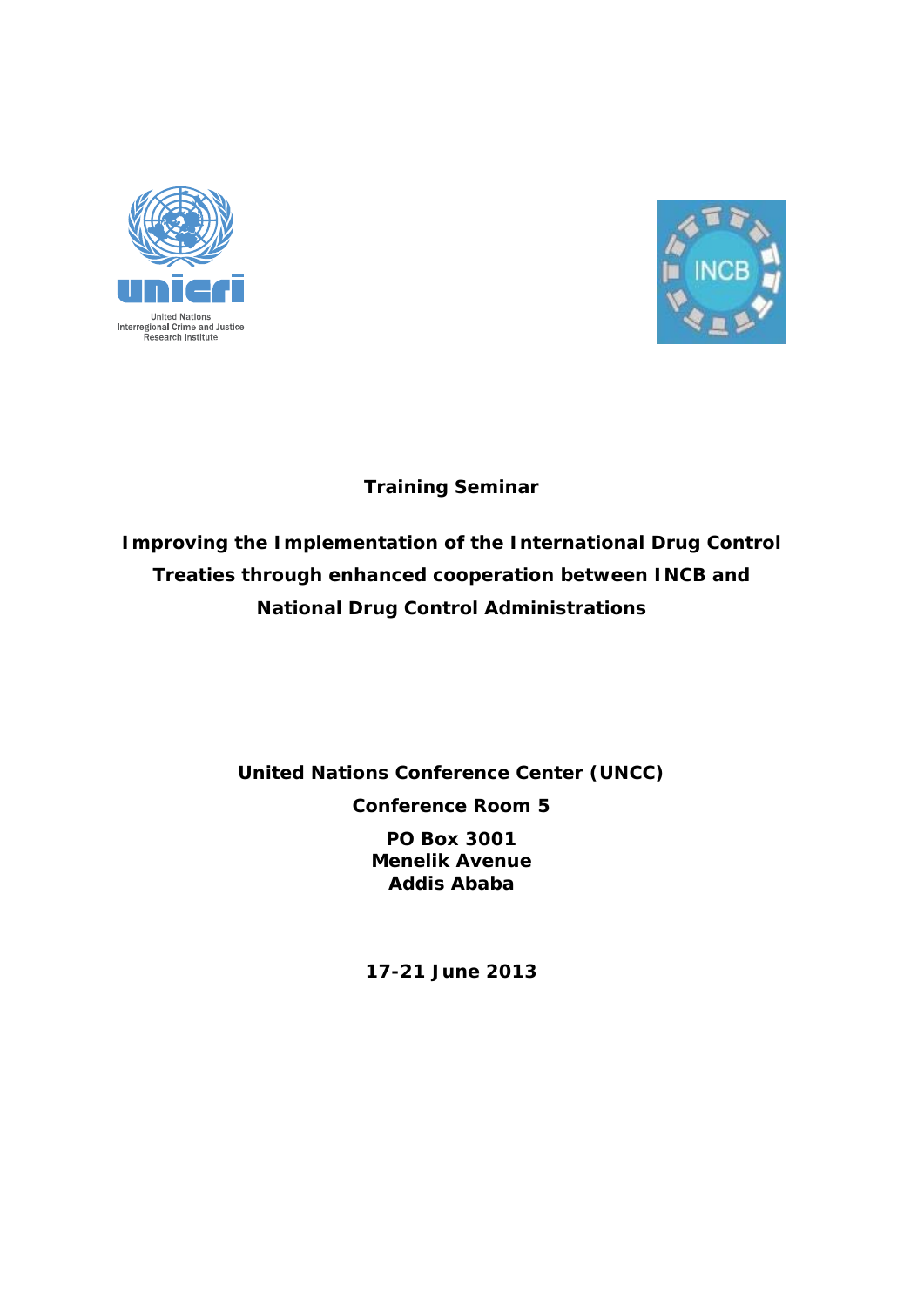| Monday 17 June 2013                 |                                                                                                                                                                                                                           |  |
|-------------------------------------|---------------------------------------------------------------------------------------------------------------------------------------------------------------------------------------------------------------------------|--|
| <b>Registration of Participants</b> |                                                                                                                                                                                                                           |  |
| <b>Morning session</b>              |                                                                                                                                                                                                                           |  |
| 9.30-10.00                          | <b>Opening Session</b>                                                                                                                                                                                                    |  |
|                                     | Welcome message by UNICRI and the Government of Ethiopia                                                                                                                                                                  |  |
|                                     | Introduction and presentation of the training seminar, Secretariat<br>of the International Narcotic Control Board                                                                                                         |  |
|                                     | Improving the ability of governments to increase the availability of<br>controlled substances for medical and scientific purposes,<br>A.Gebregiorgis, Senior Policy Advisor & EDM - WHO-Ethiopia                          |  |
|                                     | The Revised AU Plan of Action on Drug Control (2013-2017),<br>J.M. Ong'olo, Programme Manager, AU Plan of Action on Drug<br>Control and Crime Prevention - Social Affairs Department  <br><b>African Union Commission</b> |  |
|                                     | Introduction of round table participants (representatives of<br>national competent authorities participating in the Seminar)                                                                                              |  |
| 10.00-11.00                         | Topic 1:                                                                                                                                                                                                                  |  |
|                                     | Introduction to the International Drug Control Framework<br>Historical development of international drug control initiatives;<br>elaboration and adoption of the UN Conventions                                           |  |
| 11.00-11.20                         | Coffee break                                                                                                                                                                                                              |  |
| 11.20-12:30                         | Introduction to the Present International Drug Control Framework:<br>the stakeholders and institutional mandates - INCB, WHO, CND                                                                                         |  |
| 12.30-14.00                         | <b>Lunch Break</b>                                                                                                                                                                                                        |  |
| <b>Afternoon session</b>            |                                                                                                                                                                                                                           |  |
| 14.00-15.30                         | Topic 2:                                                                                                                                                                                                                  |  |
|                                     | 1961 Convention: Control at the national level; Three pillars of the<br>international control of narcotic drugs: estimates; statistical<br>returns; control measures for international trade                              |  |
| $15.30 - 16.00$                     | <b>Coffee Break</b>                                                                                                                                                                                                       |  |
| 16:00-17:00                         | 1961 Convention: Reporting responsibilities: Yellow List; Forms<br>A, B, C                                                                                                                                                |  |

 $\overline{\phantom{a}}$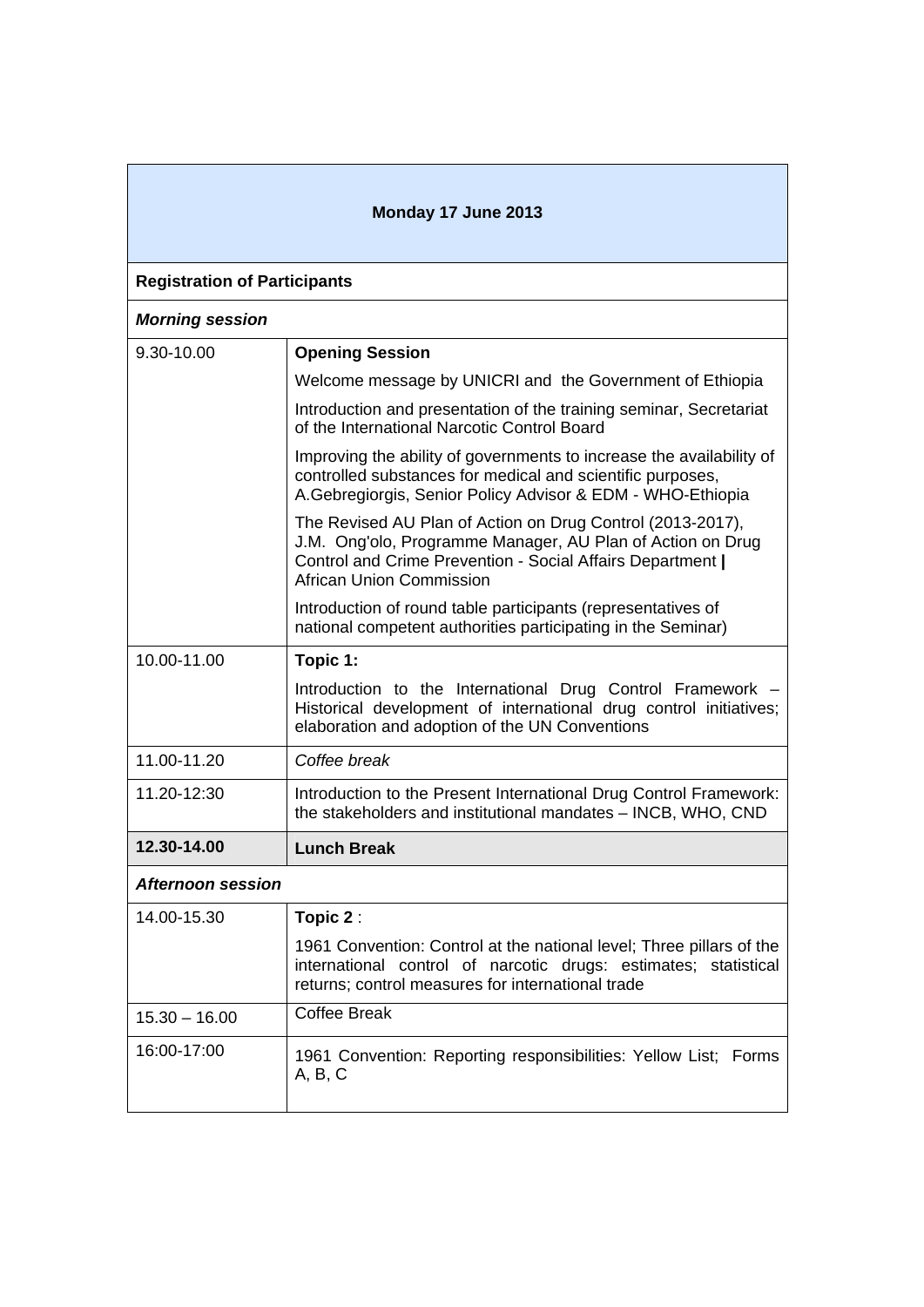| Tuesday 18 June 2013     |                                                                                                                                                                                          |  |
|--------------------------|------------------------------------------------------------------------------------------------------------------------------------------------------------------------------------------|--|
| <b>Morning session</b>   |                                                                                                                                                                                          |  |
| 9.30-11.00               | 1961 Convention: Specific Issues related to the implementation of<br>the 1961 Convention in the West African sub-region                                                                  |  |
| 11.00-11.20              | Coffee break                                                                                                                                                                             |  |
| 11.20-12:30              | Subjecting substances to international control measures: the<br>scheduling process                                                                                                       |  |
| 12.30-14.00              | <b>Lunch Break</b>                                                                                                                                                                       |  |
| <b>Afternoon session</b> |                                                                                                                                                                                          |  |
| 14.00-15.30              | Topic 3:<br>1971 Convention: Control at the national level; Three pillars of the<br>international control: assessments; statistical returns; control<br>measures for international trade |  |
| $15.30 - 16.00$          | Coffee Break                                                                                                                                                                             |  |
| 16:00-17:00              | 1971 Convention: Reporting responsibilities: Green List; Forms<br>$B/P$ , $P$ , $A/P$                                                                                                    |  |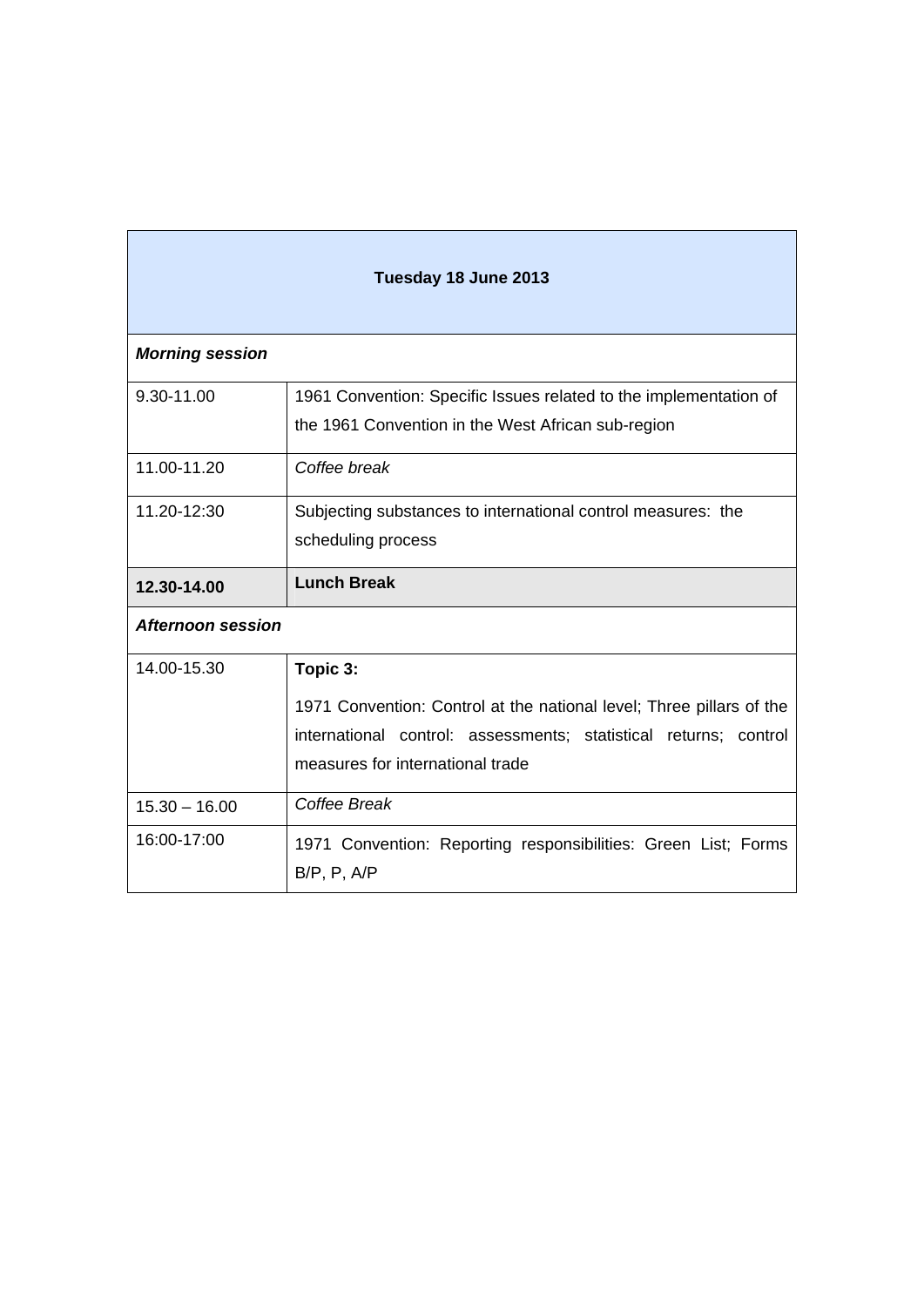| <b>Wednesday 19 June 2013</b> |                                                                   |  |
|-------------------------------|-------------------------------------------------------------------|--|
| <b>Morning session</b>        |                                                                   |  |
| 9.30-11.00                    | 1971 Convention: Specific Issues related to the implementation of |  |
|                               | the 1971 Convention in the West African sub-region.               |  |
| 11.00-11.20                   | Coffee break                                                      |  |
| 11.20-12:30                   | <b>Presentation 1: Country experience (Ghana)</b>                 |  |
| 12.30-14.00                   | <b>Lunch Break</b>                                                |  |
| <b>Afternoon session</b>      |                                                                   |  |
| 14.00-15.30                   | Topic 4:                                                          |  |
|                               | Methodology for Estimating Requirements for Substances under      |  |
|                               | International Control: Guide on Estimating Requirements for       |  |
|                               | Substances under International Control                            |  |
| $15.30 - 16.00$               | Coffee Break                                                      |  |
| 16:00-17:00                   | Topic 5:                                                          |  |
|                               | UNODC - Electronic Drug Control Management Tools - I2ES           |  |
|                               | (International Import Export System (prototype), NDS (National    |  |
|                               | Drug Control Management Software) (UNODC)                         |  |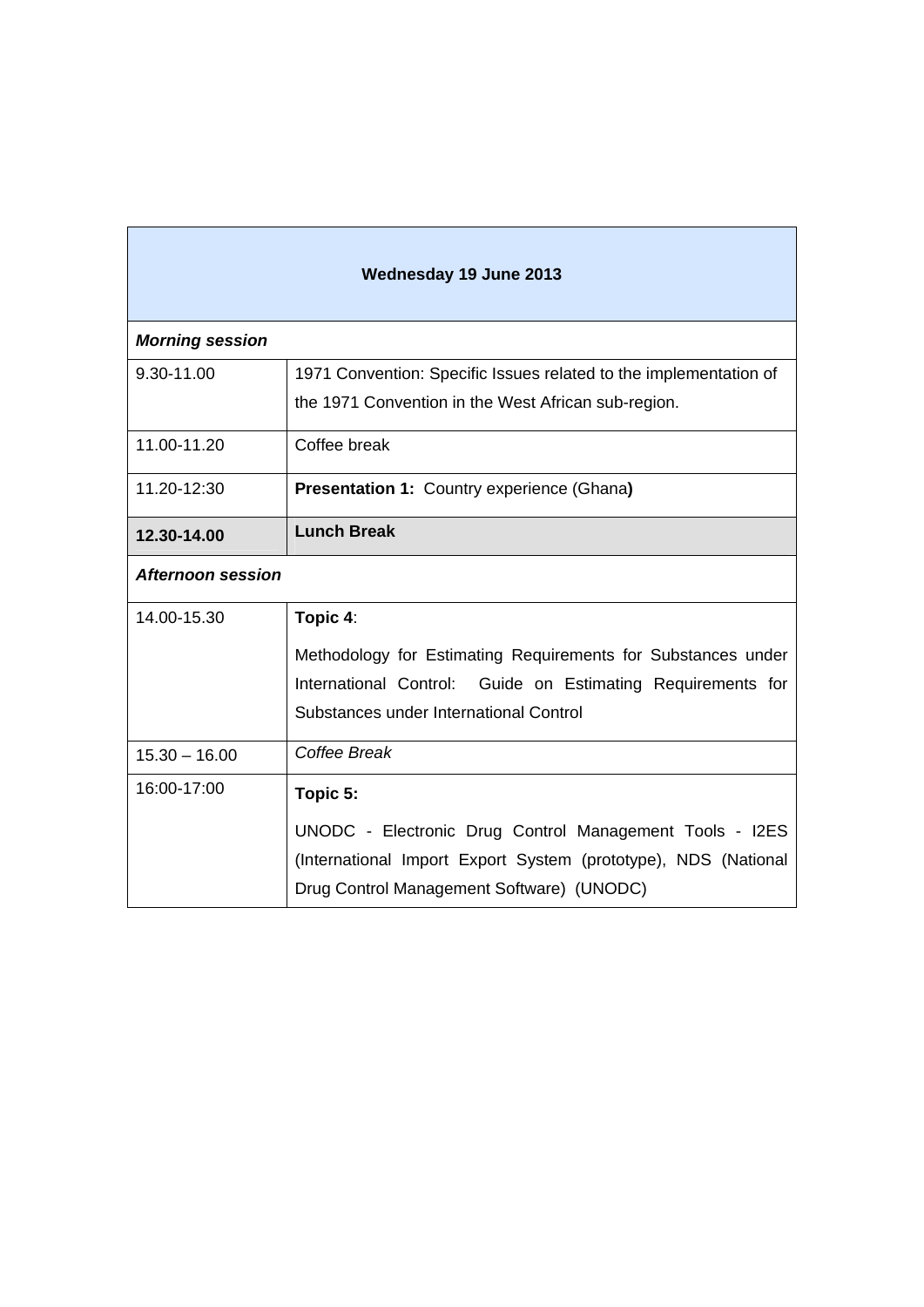| Thursday 20 June 2013    |                                                                    |  |
|--------------------------|--------------------------------------------------------------------|--|
| <b>Morning session</b>   |                                                                    |  |
| 9.30-11.00               | Topic 6:                                                           |  |
|                          | 1988 Convention: Introduction to Precursors Control                |  |
|                          | Questions/Discussion                                               |  |
| 11.00-11.20              | Coffee break                                                       |  |
| 11.20-12:30              | Topic 7:                                                           |  |
|                          | 1988 Convention: Precursors control - international and regional   |  |
|                          | Challenges                                                         |  |
|                          | Questions/Discussion                                               |  |
| 12.30-14.00              | <b>Lunch Break</b>                                                 |  |
| <b>Afternoon session</b> |                                                                    |  |
| 14.00-15.30              | Topic 8:                                                           |  |
|                          | 1988 Convention: Introduction of pre-export notification system in |  |
|                          | general; Electronic tool: PEN Online                               |  |
| $15.30 - 16.00$          | Coffee Break                                                       |  |
| 16:00-17:00              | Topic 9:                                                           |  |
|                          | 1988 Convention: Electronic tool: PEN Online (continued)           |  |
|                          | Questions/Discussion                                               |  |